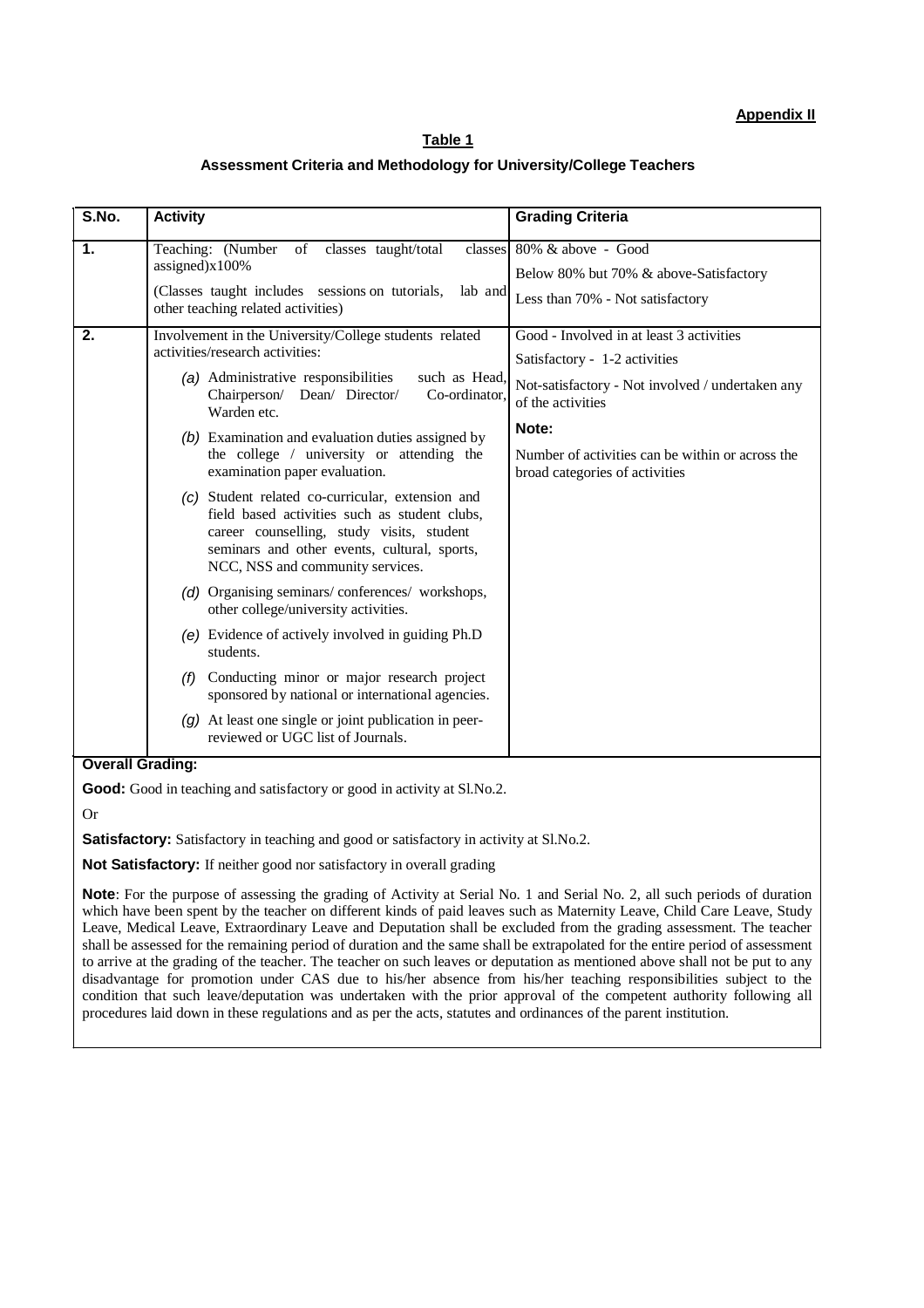# **Appendix II**

### **Table 2**

### **Methodology for University and College Teachers for calculating Academic/Research Score**

(Assessment must be based on evidence produced by the teacher such as: copy of publications, project sanction letter, utilization and completion certificates issued by the University and acknowledgements for patent filing and approval letters, students' Ph.D. award letter, etc,.)

| S.N. | <b>Academic/Research Activity</b>                                                                                                 | <b>Sciences</b><br><b>Faculty</b><br>of<br>/Engineering / Agriculture<br>/Medical<br><b>Neterinary</b><br><b>Sciences</b> | Facultyof<br>Languages<br>$\overline{1}$<br>Humanities / Arts / Social<br><b>Sciences / Library /Education</b><br>/Physical<br><b>Education</b><br>$\overline{1}$<br>Commerce / Management &<br>other related disciplines |
|------|-----------------------------------------------------------------------------------------------------------------------------------|---------------------------------------------------------------------------------------------------------------------------|---------------------------------------------------------------------------------------------------------------------------------------------------------------------------------------------------------------------------|
| 1.   | Research Papers in Peer-Reviewed or UGC listed 08 per paper<br><b>Journals</b>                                                    |                                                                                                                           | 10 per paper                                                                                                                                                                                                              |
| 2.   | <b>Publications (other than Research papers)</b>                                                                                  |                                                                                                                           |                                                                                                                                                                                                                           |
|      | (a) Books authored which are published by;                                                                                        |                                                                                                                           |                                                                                                                                                                                                                           |
|      | International publishers                                                                                                          | 12                                                                                                                        | 12                                                                                                                                                                                                                        |
|      | <b>National Publishers</b>                                                                                                        | 10                                                                                                                        | 10                                                                                                                                                                                                                        |
|      | Chapter in Edited Book                                                                                                            | 05                                                                                                                        | 05                                                                                                                                                                                                                        |
|      | Editor of Book by International Publisher                                                                                         | 10                                                                                                                        | 10                                                                                                                                                                                                                        |
|      | Editor of Book by National Publisher                                                                                              | 08                                                                                                                        | 08                                                                                                                                                                                                                        |
|      | (b) Translation works in Indian and Foreign<br>Languages by qualified faculties                                                   |                                                                                                                           |                                                                                                                                                                                                                           |
|      | Chapter or Research paper                                                                                                         | 03                                                                                                                        | 03                                                                                                                                                                                                                        |
|      | <b>Book</b>                                                                                                                       | 08                                                                                                                        | 08                                                                                                                                                                                                                        |
| 3.   | Creation of ICT mediated Teaching Learning<br>pedagogy and content and development of new and<br>innovative courses and curricula |                                                                                                                           |                                                                                                                                                                                                                           |
|      | (a) Development of Innovative pedagogy                                                                                            | 05                                                                                                                        | 05                                                                                                                                                                                                                        |
|      | (b) Design of new curricula and courses                                                                                           | 02 per curricula/course                                                                                                   | 02 per curricula/course                                                                                                                                                                                                   |
|      | (c) MOOCs                                                                                                                         |                                                                                                                           |                                                                                                                                                                                                                           |
|      | Development of complete MOOCs in 4 quadrants (420<br>credit course)(In case of MOOCs of lesser credits 05<br>marks/credit)        |                                                                                                                           | 20                                                                                                                                                                                                                        |
|      | MOOCs (developed in 4 quadrant) per module/lecture 05                                                                             |                                                                                                                           | 05                                                                                                                                                                                                                        |
|      | Content writer/subject matter expert for each module of 02<br>MOOCs (at least one quadrant)                                       |                                                                                                                           | 02                                                                                                                                                                                                                        |
|      | Course Coordinator for MOOCs (4 credit course)(In 08<br>case of MOOCs of lesser credits 02 marks/credit)                          |                                                                                                                           | 08                                                                                                                                                                                                                        |
|      | (d) E-Content                                                                                                                     |                                                                                                                           |                                                                                                                                                                                                                           |
|      | Development of e-Content in $4$ quadrants for a $12$<br>complete course/e-book                                                    |                                                                                                                           | 12                                                                                                                                                                                                                        |
|      | e-Content (developed in 4 quadrants) per module                                                                                   | 05                                                                                                                        | 05                                                                                                                                                                                                                        |
|      | Contribution to development of e-content module in 02<br>complete course/paper/e-book (at least one quadrant)                     |                                                                                                                           | 02                                                                                                                                                                                                                        |
|      | Editor of e-content for complete course/ paper /e-book 10                                                                         |                                                                                                                           | 10                                                                                                                                                                                                                        |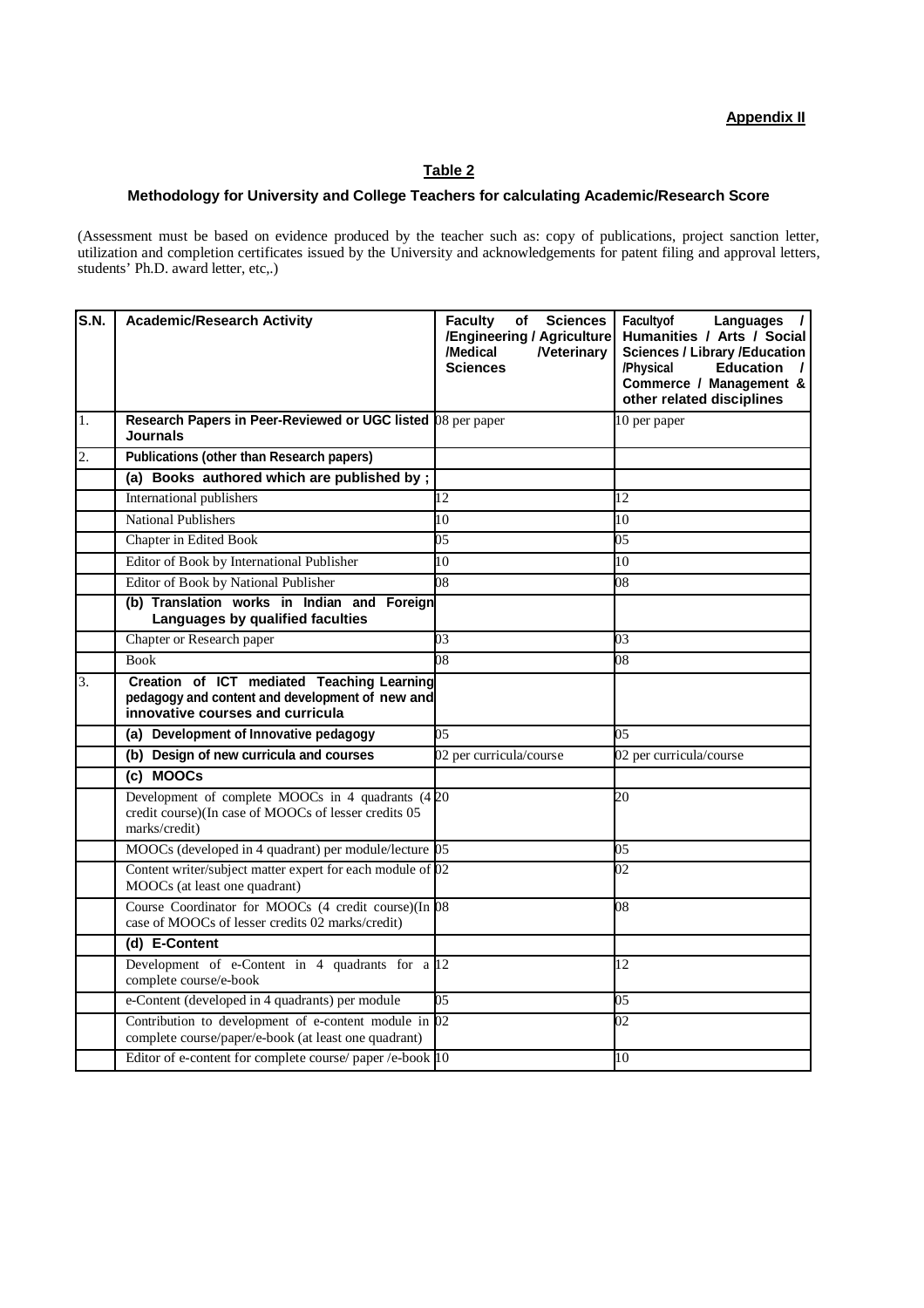| $\overline{4}$ | (a) Research guidance                                                                                                                                                                                                                                               |                         |                         |
|----------------|---------------------------------------------------------------------------------------------------------------------------------------------------------------------------------------------------------------------------------------------------------------------|-------------------------|-------------------------|
|                | Ph.D.                                                                                                                                                                                                                                                               | 10 per degree awarded   | 10 per degree awarded   |
|                |                                                                                                                                                                                                                                                                     | 05 per thesis submitted | 05 per thesis submitted |
|                | M.Phil./P.G dissertation                                                                                                                                                                                                                                            | 02 per degree awarded   | 02 per degree awarded   |
|                | (b) Research Projects Completed                                                                                                                                                                                                                                     |                         |                         |
|                | More than 10 lakhs                                                                                                                                                                                                                                                  | 10                      | 10                      |
|                | Less than 10 lakhs                                                                                                                                                                                                                                                  | $\overline{05}$         | 05                      |
|                | (c) Research Projects Ongoing:                                                                                                                                                                                                                                      |                         |                         |
|                | More than 10 lakhs                                                                                                                                                                                                                                                  | 05                      | 05                      |
|                | Less than 10 lakhs                                                                                                                                                                                                                                                  | $02\overline{)}$        | $_{02}$                 |
|                | (d) Consultancy                                                                                                                                                                                                                                                     | 0 <sub>3</sub>          | 03                      |
|                | (a) Patents                                                                                                                                                                                                                                                         |                         |                         |
|                | International                                                                                                                                                                                                                                                       | 10                      | 10                      |
|                | National                                                                                                                                                                                                                                                            | 07                      | 07                      |
|                | (b) *Policy Document (Submitted to an International body/organisation like<br>UNO/UNESCO/World Bank/International Monetary Fund etc. or Central<br><b>Government or State Government)</b>                                                                           |                         |                         |
|                | International                                                                                                                                                                                                                                                       | 10                      | 10                      |
|                | National                                                                                                                                                                                                                                                            | 07                      | 07                      |
|                | <b>State</b>                                                                                                                                                                                                                                                        | 04                      | 04                      |
|                | (c) Awards/Fellowship                                                                                                                                                                                                                                               |                         |                         |
|                | International                                                                                                                                                                                                                                                       | 07                      | 07                      |
|                | National                                                                                                                                                                                                                                                            | 05                      | 05                      |
| б.             | *Invited lectures / Resource Person/ paper<br>presentation in Seminars/ Conferences/full paper<br>in Conference Proceedings (Paper presented in<br>Seminars/Conferences and also published as full<br>paper in Conference Proceedings will be counted<br>only once) |                         |                         |
|                | International (Abroad)                                                                                                                                                                                                                                              | 07                      | 07                      |
|                | International (within country)                                                                                                                                                                                                                                      | 05                      | 05                      |
|                | National                                                                                                                                                                                                                                                            | 03                      | 03                      |
|                | State/University                                                                                                                                                                                                                                                    | 02                      | 02                      |
|                |                                                                                                                                                                                                                                                                     |                         |                         |

j.

 $\overline{\phantom{a}}$ 

 $\hat{\mathbf{r}}$ 

l,

 $\mathbf{r}$ 

 $\ddot{\phantom{1}}$ 

### **The Research score for research papers would be augmented as follows :**

Peer-Reviewed or UGC-listed Journals (Impact factor to be determined as per Thomson Reuters list) :

| i)              | Paper in refereed journals without impact factor | 5 Points  |
|-----------------|--------------------------------------------------|-----------|
| $\overline{ii}$ | Paper with impact factor less than 1             | 10 Points |
| iii)            | Paper with impact factor between 1 and 2         | 15 Points |
| iv)             | Paper with impact factor between 2 and 5         | 20 Points |
| V)              | Paper with impact factor between 5 and 10        | 25 Points |
| vi)             | Paper with impact factor $>10$                   | 30 Points |
|                 |                                                  |           |

Two authors: 70% of total value of publication for each author.

 $\mathbf{r} = \mathbf{r} \times \mathbf{r}$ 

 $\mathcal{L}^{\text{max}}(\mathcal{L})$ 

 $\mathcal{L}_{\rm{max}}$  $\frac{1}{2} \sum_{i=1}^n \frac{1}{2} \sum_{j=1}^n \frac{1}{2} \sum_{j=1}^n \frac{1}{2} \sum_{j=1}^n \frac{1}{2} \sum_{j=1}^n \frac{1}{2} \sum_{j=1}^n \frac{1}{2} \sum_{j=1}^n \frac{1}{2} \sum_{j=1}^n \frac{1}{2} \sum_{j=1}^n \frac{1}{2} \sum_{j=1}^n \frac{1}{2} \sum_{j=1}^n \frac{1}{2} \sum_{j=1}^n \frac{1}{2} \sum_{j=1}^n \frac{1}{2} \sum_{j=$ 

> More than two authors: 70% of total value of publication for the First/Principal/Corresponding author and 30% of total value of publication for each of the joint authors.

Joint Projects: Principal Investigator and Co-investigator would get 50% each.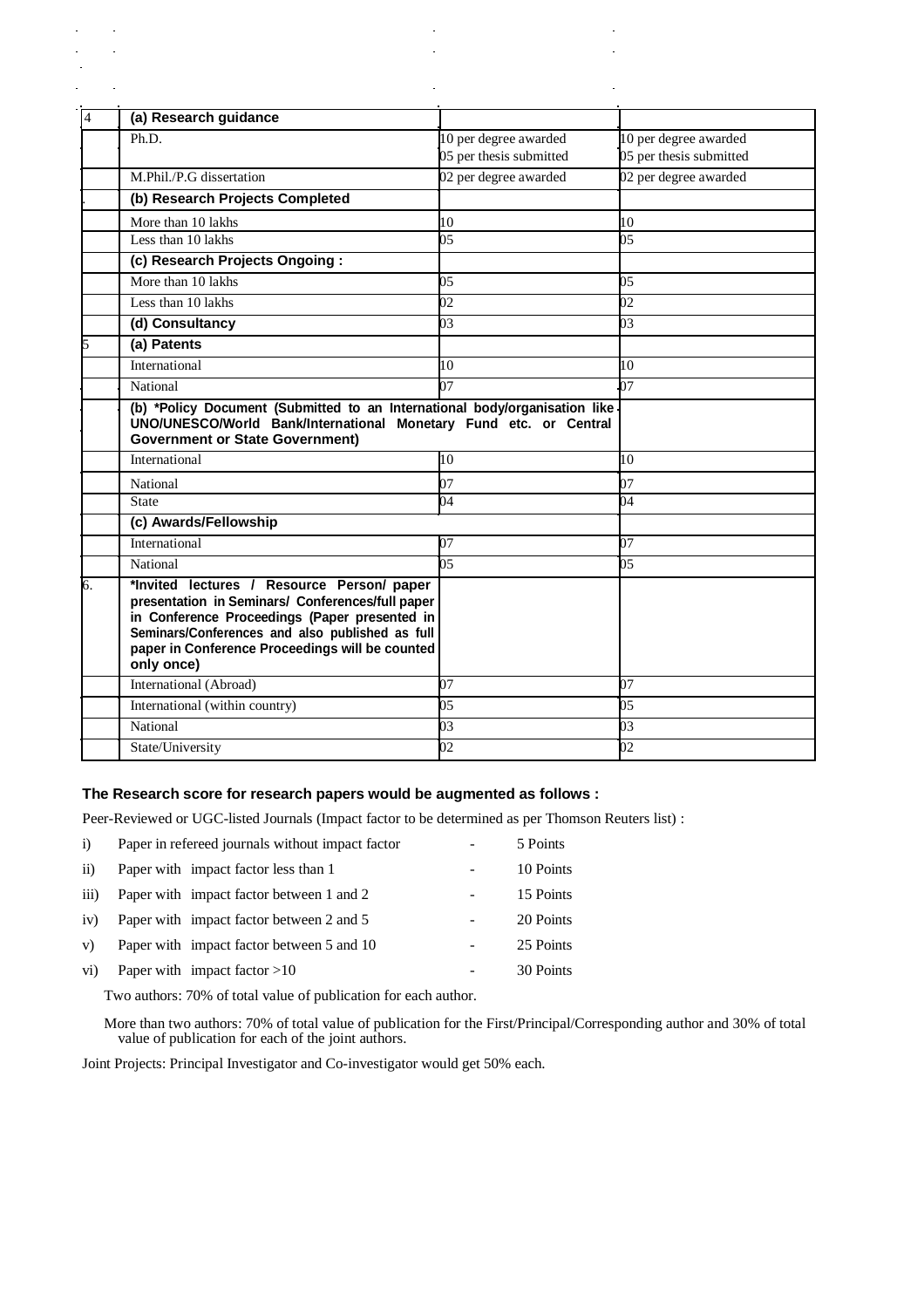#### **Note:**

Paper presented if part of edited book or proceeding then it can be claimed only once.

For joint supervision of research students, the formula shall be 70% of the total score for Supervisor and Cosupervisor. Supervisor and Co-supervisor, both shall get 7 marks each.

\*For the purpose of calculating research score of the teacher, the combined research score from the categories of 5(b). Policy Document and 6. Invited lectures/Resource Person/Paper presentation shall have an upper capping of thirty percent of the total research score of the teacher concerned.

The research score shall be from the minimum of three categories out of six categories.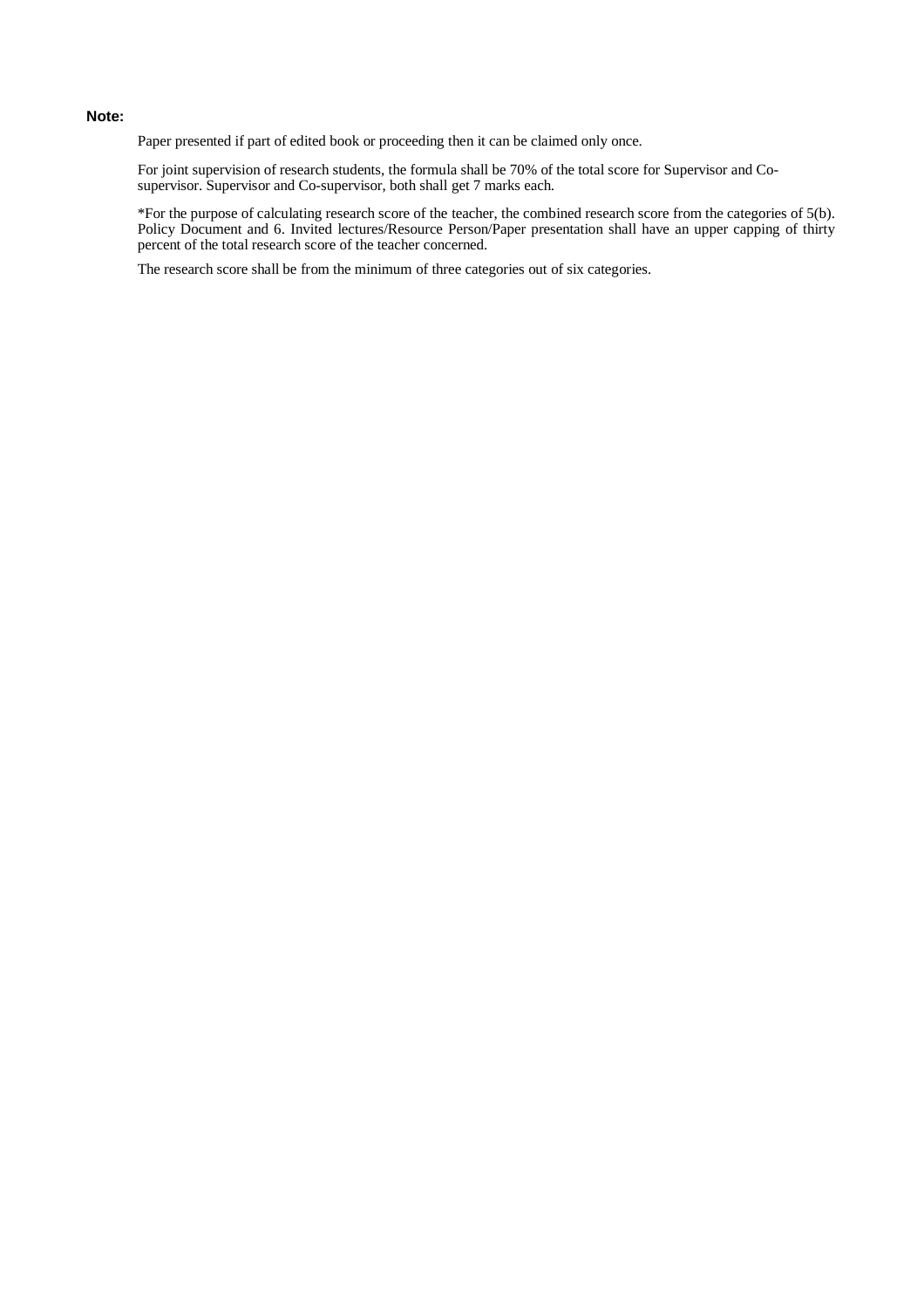| Table 4                                            |  |
|----------------------------------------------------|--|
| Assessment Criteria and Methodology for Librarians |  |

| S.No. | Activity                                                                                                                                               | <b>Grading Criteria</b>                                                                                                                                                |
|-------|--------------------------------------------------------------------------------------------------------------------------------------------------------|------------------------------------------------------------------------------------------------------------------------------------------------------------------------|
| 1     | Regularity of attending library (calculated in<br>terms of percentage of days attended to the<br>total number of days he/she is expected to<br>attend) | 90% and above - Good<br>Below 90% but 80% and above - Satisfactory<br>Less than 80% - Not satisfactory                                                                 |
|       | While attending in the library, the individual<br>is expected to undertake, inter alia,<br>following items of work:                                    |                                                                                                                                                                        |
|       | Library Resource and Organization<br>and maintenance of books, journals<br>and reports.                                                                |                                                                                                                                                                        |
|       | <b>Provision of Library reader services</b><br>such as literature retrieval services<br>to researchers and analysis of<br>report.                      |                                                                                                                                                                        |
|       | updating<br>Assistance<br>towards<br>institutional website                                                                                             |                                                                                                                                                                        |
| 2.    | Conduct of seminars/workshops related to<br>library activity or on specific books or genre<br>of books.                                                | Good - 1 National level seminar/ workshop + 1<br>State/institution level workshop/Seminar                                                                              |
|       |                                                                                                                                                        | Satisfactory - 1 National level seminar/workshop or 1 state<br>level seminar/ workshop $+1$ institution level seminar/<br>workshop or 4 institution seminar / workshop |
|       |                                                                                                                                                        | Unsatisfactory – Not falling in above two categories                                                                                                                   |
| 3.    | If library has a computerized database then<br><b>OR</b>                                                                                               | Good – 100% of physical books and journals in computerized<br>database.                                                                                                |
|       | If library does not<br>have a computerized<br>database                                                                                                 | Satisfactory – At least 99% of physical books and journals in<br>computerized database.                                                                                |
|       |                                                                                                                                                        | Unsatisfactory - Not falling under good or satisfactory.                                                                                                               |
|       |                                                                                                                                                        | <b>OR</b>                                                                                                                                                              |
|       |                                                                                                                                                        | Good - 100% Catalogue database made up to date                                                                                                                         |
|       |                                                                                                                                                        | Satisfactory- 90% catalogue database made up to date                                                                                                                   |
|       |                                                                                                                                                        | Unsatisfactory - Catalogue database not upto mark.                                                                                                                     |
|       |                                                                                                                                                        | (To be verified in random by the CAS Promotion Committee)                                                                                                              |